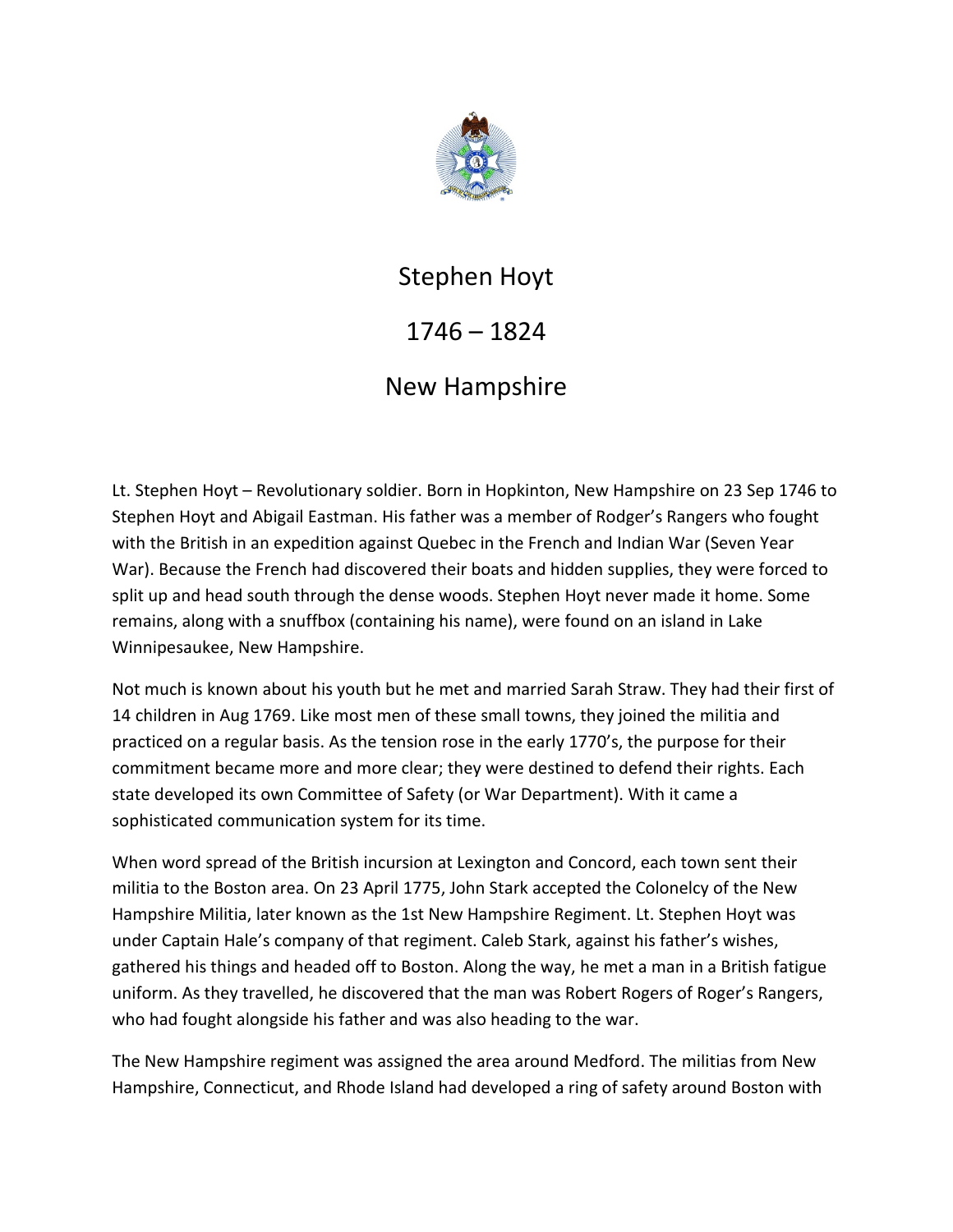10,000 militia. Boston was located on two prominent peninsulas, that of Charlestown Neck and Dorchester Neck. Each contained a hill that could be used as a defensive or offensive position. General Howe, the British Commander, knew that he must take them to protect his fleet in the harbor.

There was an intricate spy system on both sides. Paul Revere's spies found out that the British would move soon to take Bunker Hill on the Charlestown peninsula, and advised General Artemas Ward, the commander of the colonial militia. He, in turn, asked each militia to send a regiment to defend Bunker Hill. Interestingly enough, each militia sent a colonel capable of doing the job. The problem was that General Ward put no one in overall command of the operation and he was suffering from kidney stones and unable to attend.

Colonel Stark was asked to lead his regiment of 1st New Hampshire militia from Medford into a defensive position on the Peninsula just a few miles away. Colonel William Putnam, at the recommendation of his capable engineer, set up his defenses on Breed's Hill which sat in front of Bunker Hill but closer to the guns of the British ships in the harbor. Stark, recognizing the weakness on Putnam's flank, decided to take his left flank and set up defenses along a fence line all the way to the water's edge.

The 1st New Hampshire was renowned for its marksmanship. They were made up of hunters who carved their existence out of the rugged wilderness. The 1st New Hampshire regiment was proud of its reputation as the most professional of all the militia units and Colonel Stark insisted on it. This is a description of this regiment as described by a Colonel Wyman, who fought at the redoubt on Breed's Hill.

"To a man, they wore small-clothes, coming down and fastening just below the knee, and long stockings with cowhide shoes ornamented by large buckles… The coats and waistcoats were loose and of huge dimensions, with colors as various as the bark of oak, sumach and other trees of our hills and swamps could make them, and their shirts were made of flax and, like every other part of their dress, were homespun. On their heads was worn a large round-top and wide brimmed hat. Their arms were as varied as their costumes."

Before they left Medford, they were each issued 15 rounds of ball ammunition and power. Since few of their weapons were of the same caliber, they had to resize the balls. They sent an advanced group of two hundred men to help build the defenses during the night and the remained of the regiment followed at a steady march.

General Howe's Royal Welsh Fusiliers landed on a sandy point without opposition and immediately set up a beach head. Stark had ordered his men to breakdown the fence and build a breastwork where he could set up 200 marksmen. They were set up in three ranks all the way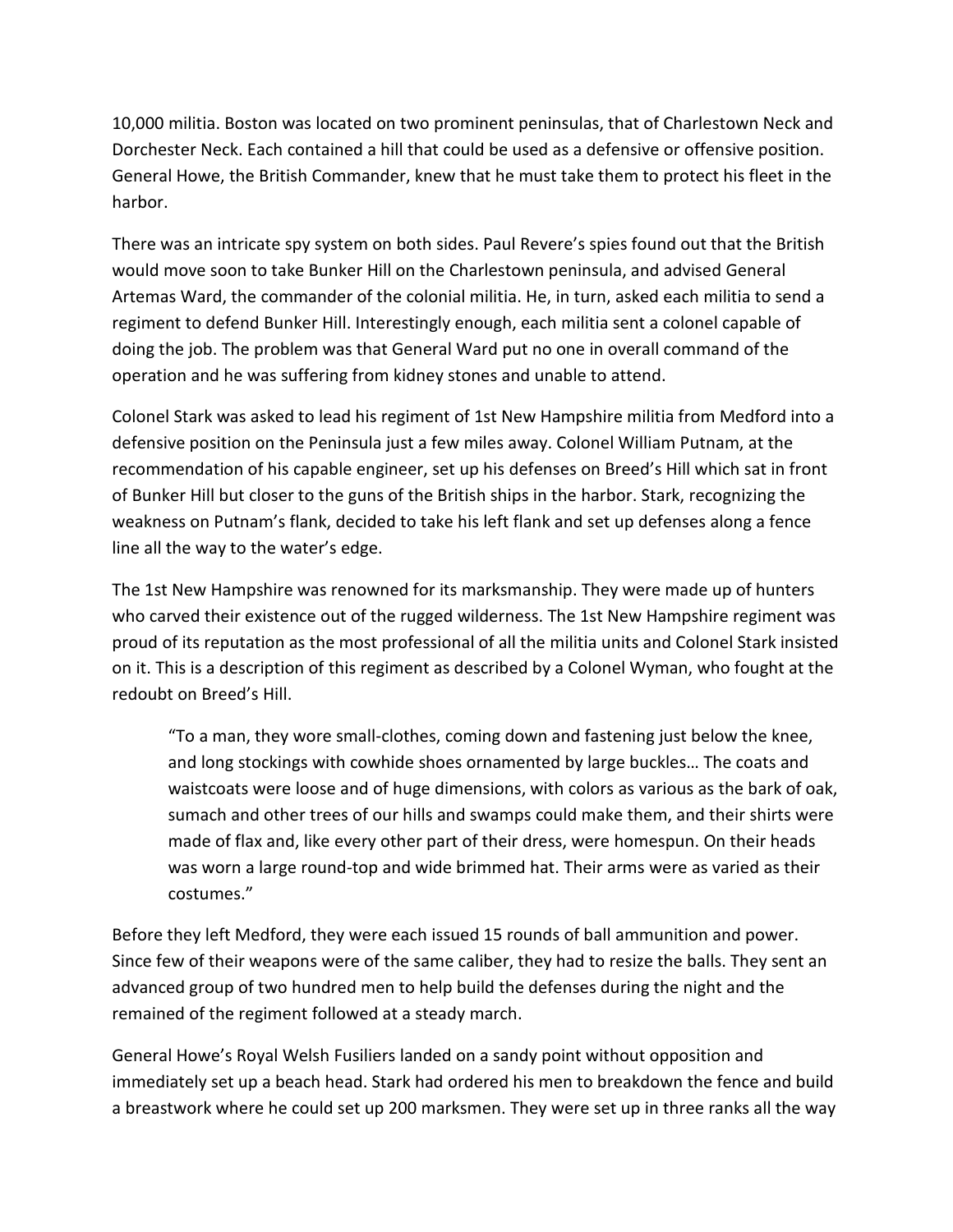to the water's edge. Just before the British attacked, Stark took a stick about 80 yards in front of the line and planted it in the ground, then turned and said, " there, don't a man fire till the red-coats come up to that stick, if he does, I'll knock him down". The killed and wounded were all between the stick and their line proving the coolness of the marksman. The Welsh Fusiliers, the best the British had, put about 700 men against Stark's line. The next morning there were 83 left. Each of Stark's three lines took their turn at the front. The British made three unsuccessful attempts at Stark's line. The concept of "continuous fire" was one of Colonel Robert Roger's rules of ranging service and it worked well this day.

The militia could have outlasted the British onslaught except that they were running out of bullets and powder. There was no thought of a charge because very few of the militia had bayonets. When they were down to two bullets, they made an orderly retreat off the peninsula. They took most of their loses while exposed during the retreat. Stark's regiment lost a total of 93 killed and wounded. The British may have won the ground but they did at a tremendous cost. They lost over one fourth of their entire force.

The British were so weakened by this assault that they never attempted to capture Dorchester Heights. Powder and ball arrived too late to support the Battle of Bunker Hill (or Breed's Hill) but it did reinforce the depleted supplies of the militia. The British remained contained for the rest of the year until the Continentals could get cannons from Fort Ticonderoga up on Dorchester Heights and convinced the British to vacate Boston Harbor on 17 Mar 1776. Today, most Bostonians celebrate "St. Patrick's Day" on that day but the true patriots know it as "Evacuation Day". Sometime later, General Israel Putnam of the Connecticut Militia stated, "We have the full conviction that the time will come when the whole world will give honor of the Battle of Bunker Hill to the common soldiers of New Hampshire who more than any other men, fought it."

All was not roses for the state militia units. Pay was a problem. Wages for the men were so badly in arrears and Stark was pulled into an incident that ruffled the feathers of a lot of politicians. Men were in distress from the lack of funds and the paymasters had been ordered to pay the three New Hampshire regiments. It was close to the end of the year and the paymasters were behind. Men were outraged and a group of them with fife and drum forcibly marched the paymaster to Stark's headquarters. Stark demanded that they were paid. Exeter launched an inquiry and they were eventually paid. According to the Revolutionary War records in the State library in Concord, Lt. Stephen Ho(i)t had a length of service in this battle of three month and 16 days, commencing on 23 Apr 1775. He travelled 75 miles to the battle and was eventually paid 14 pounds, 1 schilling and 11 pence for his service in the Battle of Bunker Hill.

It is not the last time that Lt. Stephen Hoyt would be part of a back pay partition. On 19 May 1777, Lt. Stephen Hoyt was part of a group from Hopkinton that signed the following letter: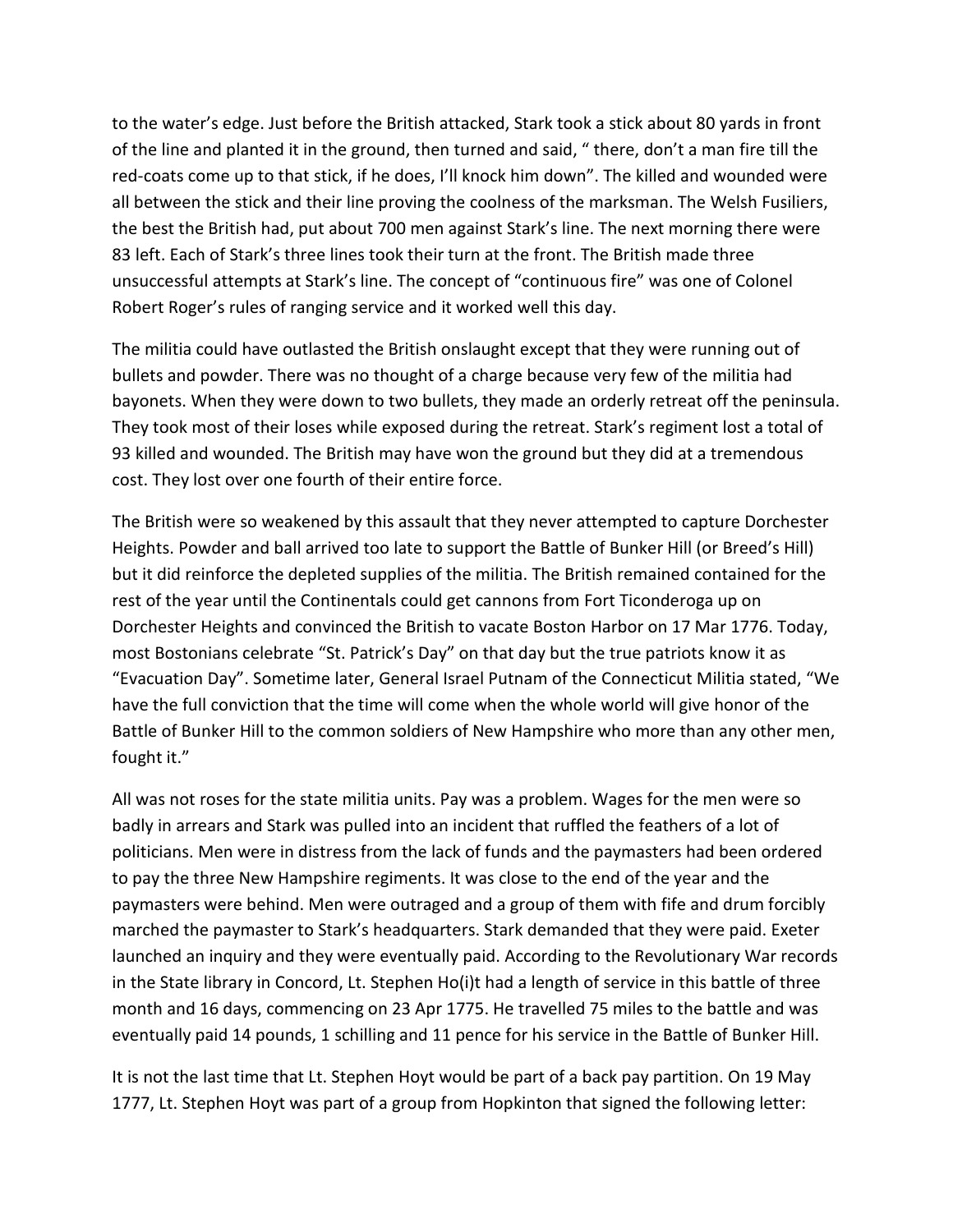State of New Hampshire

To the Honorable Council and House of Representetives for this State "

we the Petitionars Humblee Shueth that we Being Soldiers in the Servic in Col Wimons Rigement in the year 1776 and in Cap William Stillson Company as we Have not Receivd any wages for the month of Novem Last Nither have we received any Back allowance for any of the Time we ware under the said Cap Stillson therefore we youre humble Petitioners Praye that the Honorable Court would Pay to Liu Stephen Hoyt the money which is oure Just Due for which favor we your Humble Petitioners are in duty Bound Shall ever Pray."

Again, from Hopkinton, on 15 Dec 1777, Lt. Stephen Hoyt, personally, carried a sworn petition for which his pay for that period was 5 pounds, 8 schillings. The statement read:

"Roll for One Month's Pay of Sundry Officers to soldiers belong to Cap William Stillson Company, Coll Isaac Wyman's Reg who were in the Continental Service from July 26th to Dec 1st 1776 – and have not Receiv pay for the Month of November".

He was not only defending his right to be paid, but that of others. Here is a request sent from Hopkinton on March 2, 1776 in which he petitions pay for the widow Mary Eastman.

"to the paymaster of New Hampshere Sir Please to pay Cap Stephen Heremen the wages and Coat money that is Due to M Collings Eastman and you will obligue me". Signed with Mary Eastman's "X" and witnessed by Stephen Hoyt of Cap. Hales Compeny.

We have no record of Lt. Stephen Hoyt participating with Col. Stark in the Battle of Trenton, at Christmas of 1776, when he commanded the 5th and 25th regiments of foot, but he was at Mount Independence across Lake Champlain from Fort Ticonderoga on the New York/New Hampshire (later Vermont) line. It seems that the commander of a militia recruited the officers who, in turn, recruited the men below them and promotions were on a sort of elective system. Here is a request for promotion to field grade signed by the officers stationed at Mount Independence, of which Lt. Stephen Hoyt is one.

Mount Independence November 20th 1776

To the Hon Counsel and house of Representatives for the State of New Hampshire Gentlemen –

"We the Subscribers in the Continental service Having had frequent expereance of the Fidelity and good Conduct of Lieu Col Senter and Major Stephen Peabody in Col Isaac Wymans Reg in the Continental Service; Do Recommend them Both as Proper persons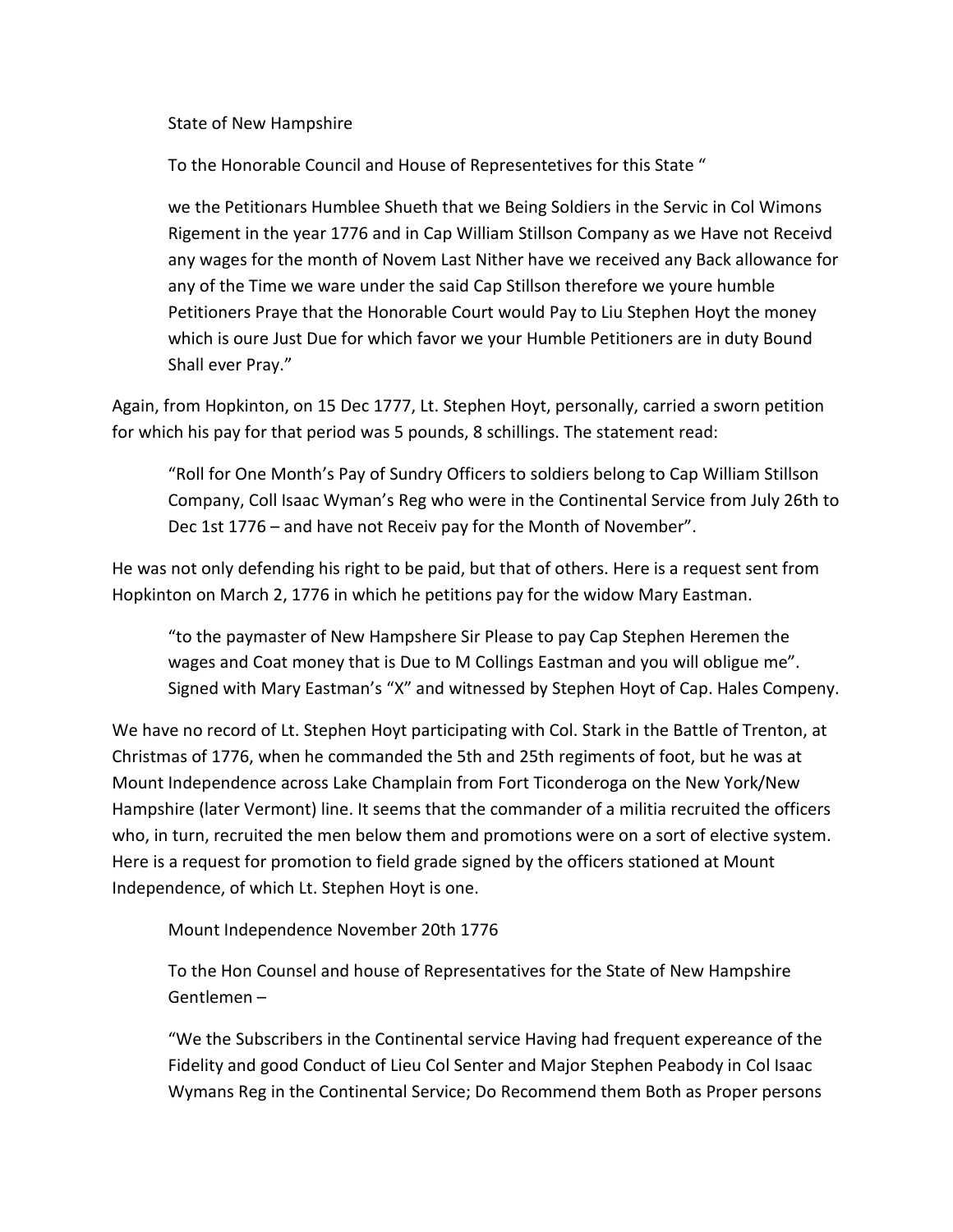for field officers in the 3rd Battalion Raised in the State of New hampshier or the next after ye 3d As they are men firmly attacht to the American Cause and of undaunted and firmness –Understand their duty as becomes good field officers We humbly pray they may be advanced Lt Col Senter to be Colo Major Peabody to be Lt Colo as many of the old officers would ingage under them as thay are men we Can depend upon for judgment and wisdom".

Lt. Stephen Hoyt was a signer of this request.

It is not sure how long Lt. Stephen Hoyt was at Mt. Independence but while the Battle of Trenton and Princeton were going on, General John Burgoyne, unaware of the happening back in to colonies, was partitioning the King to back a spring offensive that he would lead from Quebec down Lake Champlain to Albany, hopefully to meet up with General Howe. After much delay and short of his planned supplies, Burgoyne set out on his expedition.

He advanced down to Crown Point, which was a wreck of a fort, just north of Fort Ticonderoga. He took his time planning the siege of Ticonderoga when; in fact, the fort was undermanned and instructed to put up minimal resistance. If Lt. Stephen Hoyt was; in fact, still at Fort Independence in May of 1777, this is what he may have experienced. This is from the diary of a soldier:

"May 21: 1777 arrived in Camp at Mt Independence all in good health in number 151 went into a Good Barrak had Good provisions & Harde Duty – Nothing worth menshing till the 26 Day when a Scout come in from the Split Rock [illegible] the British fleet [illegible] 27 at Nite Came in another Scout from Split Rock [illegible] som of the British fleet (viz) som Shiping and about 40 boats or batoes Heard the morning and evening Gun from New Cumberlin Head this Caused Expresses to Be Sent to all quarters orders to Be Given 28 Day for ye Cannon all to Be mounted abattese to Be laid & all hands on the work –

Tiontraoga May 29: 1777 – at a Councel of war this Day 3085 rank & file encluding sick carpenters Montroses & other Arteficers: same day a large number of Canon Heard from the Enemy Dpwn the Lake –

30 Day a Scout came in broat News that ye Enemy was gon Back finding out by the Inhabitence that our meleshe was Come in Grate Numbers

31 Counter orders Sent to Stop melesha on ye Grants & else-where June 1: 1777 Men began to be uneasy Being pretty well fortag Halling logs to make & Giting Stones to Sink the pears to make the bridge"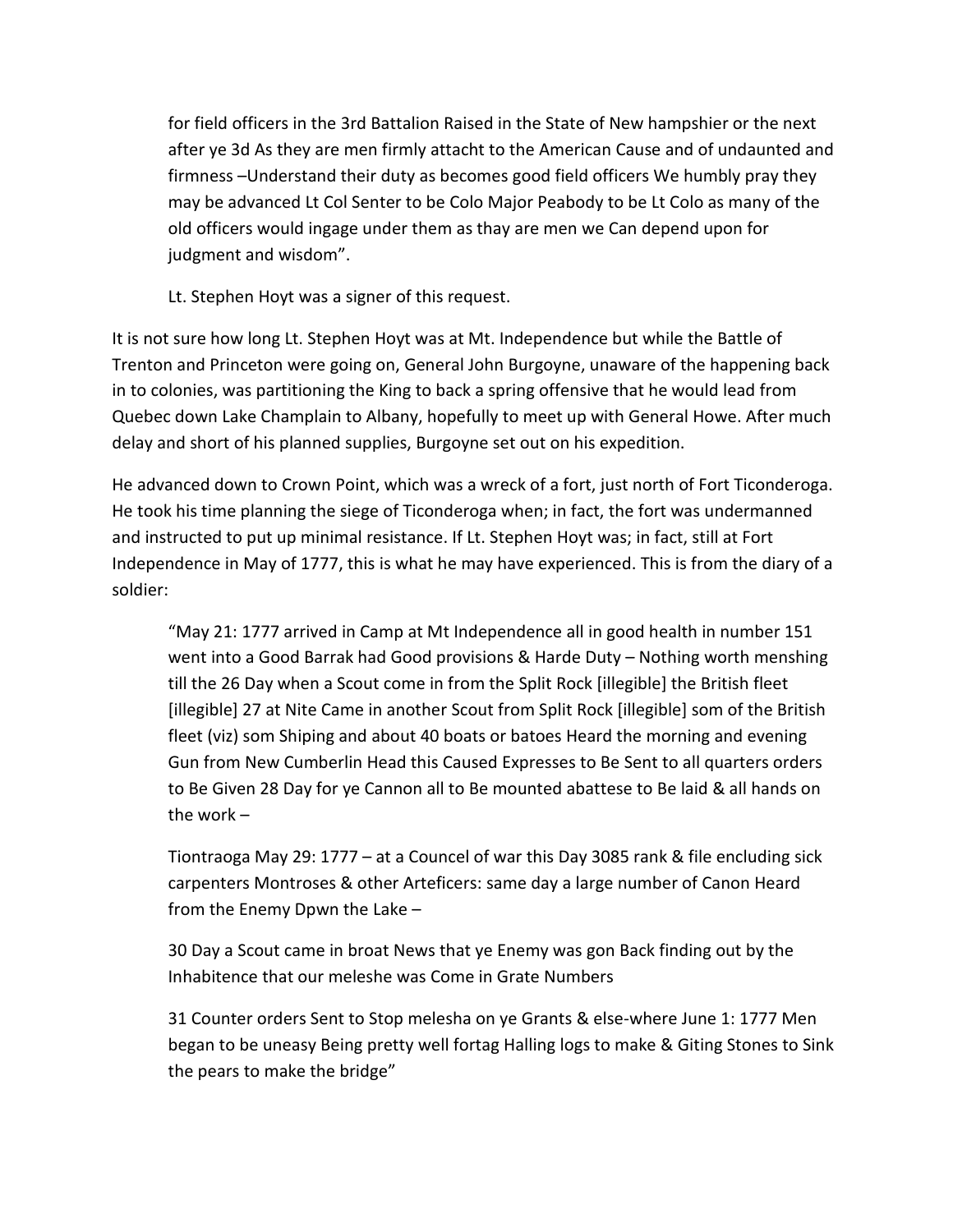Gen. St. Clair was given command of the fort just before the British attack, so he could only do stop gap measures. On the night of the 4th and 5th of July, St. Clair evacuated the fort and headed south to meet up with Gen. Gage. One group was to cause a delaying action at Hubbardton but the aggressiveness of the British and the sluggishness of the militia created an all-out battle. After a battle in which they took their lick but gave it to the unsuspecting British, the colonials fled into the wood, every man for himself. They were to regroup much further south.

The reason that I believe that Lt. Stephen Hoyt was not at the Battle of Fort Ticonderoga in July was because Col. Stark had resigned his Commission in the Continental Army because he was passed over for Brigadier General and did this on March 23, 1777. Vermont did not exist as a state at this time. It was called the Grants and claimed by both New York and New Hampshire. New Hampshire was being pressured to defend its western property both from the British and the State of New York. They asked John Stark to pull together an army for that purpose. In the meantime, on June 8, 1777, the people of that area declared themselves a State and at first called it New Connecticut and then Vermont. They went to New Hampshire for military support and bowed to the demands of John Stark as their Brigadier General on Jul 18th. Using the passdown form of recruiting, John Stark had 221 men by nightfall and 1492 officers and men by the 24th. That was 10% of the voting population of New Hampshire. By July 30th, the brigade was ready to march.

General Lincoln was commander of the New England Militia and ordered Stark to proceed to New York via Bennington. In the meantime, General Burgoyne had a contingent of German cavalry without horses. They were part of the mercenary army hired by the British. They convinced Gen. Burgoyne to allow them to forage the Grant lands to bring back food, loyalists and horses. The problem was that they could not speak English and the British could only converse with them in French. They stumbled on a storehouse of food and arms at Bennington and overcame the small group guarding it. What they didn't know was that the Continentals from Hubbardton had regrouped just north of Bennington and were not far away. To make matters worse, Gen. Stark was less than a day's march away heading in the same direction. The German contingents were separated by a day but elected to engage the Continentals, not knowing Stark was close. Stark arrived just in time to be part of the battle and the battle was theirs. They met up with the second part of the German contingent and destroyed or routed them. It was a bad day for Gentleman Johnnie.

I cannot be sure but I believe that Lt. Stephen Hoyt was at the Battle of Bennington, which occurred on Aug 16th, since 10% of the voting populace of New Hampshire was there and he was part of the 1st New Hampshire Militia. They went on to New York and were camped on the east side of the Hudson opposite Saratoga. Stark was not in a hurry to join with the